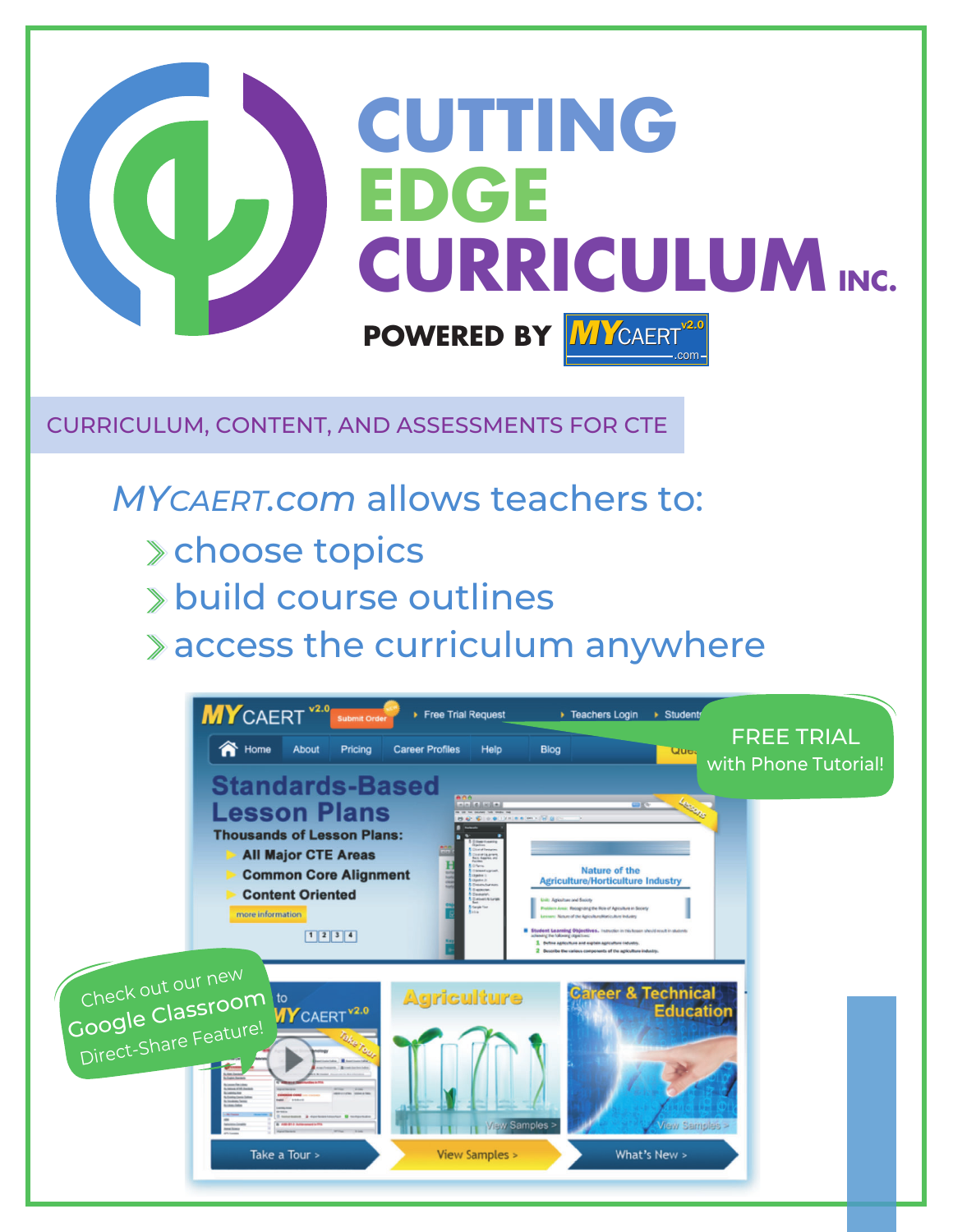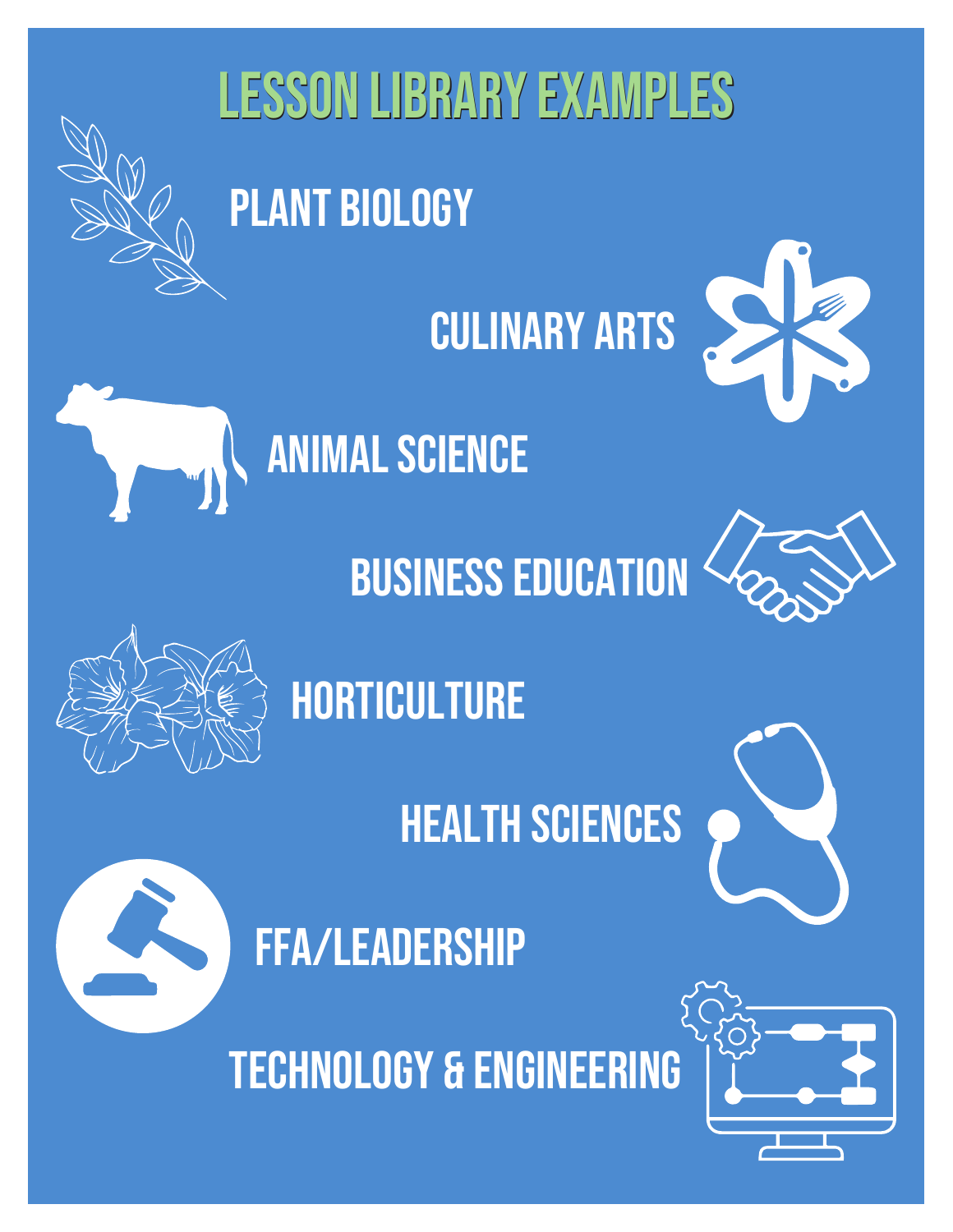# **MYCAERT COMPONENTS**

#### **Lesson Plans & Student PowerPoints**

- Content-oriented lesson plans
- $\boldsymbol{\cdot}$  MY $\boldsymbol{\cdot}$ COMMUNITY section allowing teachers to share materials
- Custom-build course outlines
- Assign PowerPoints to students

### **Online Texts**

- Online textbook E-units for each lesson
- Create custom online texts for course outlines

#### **Web-Based Assessments**

- $\boldsymbol{\cdot}$  Thousands of testbank questions
- Electronically assign, administer, and score tests
- Create pre- and post-tests to measure student growth

# 5E INQUIRY-BASED FORMAT 5E INQUIRY-BASED FORMAT

#### **Engage Explore Explain Elaborate Evaluate**

- $\bm{\cdot}$  Four 5E Lesson Libraries available on MY $\sf C AERT.$ com
- Encourages learners to build their own understanding of new ideas
- $\boldsymbol{\cdot}$  Student activities in each lesson plan for each stage
- Exploring section serves as core component to promote inquiry-based instruction

#### **For more information, visit MY CAERT.COM**